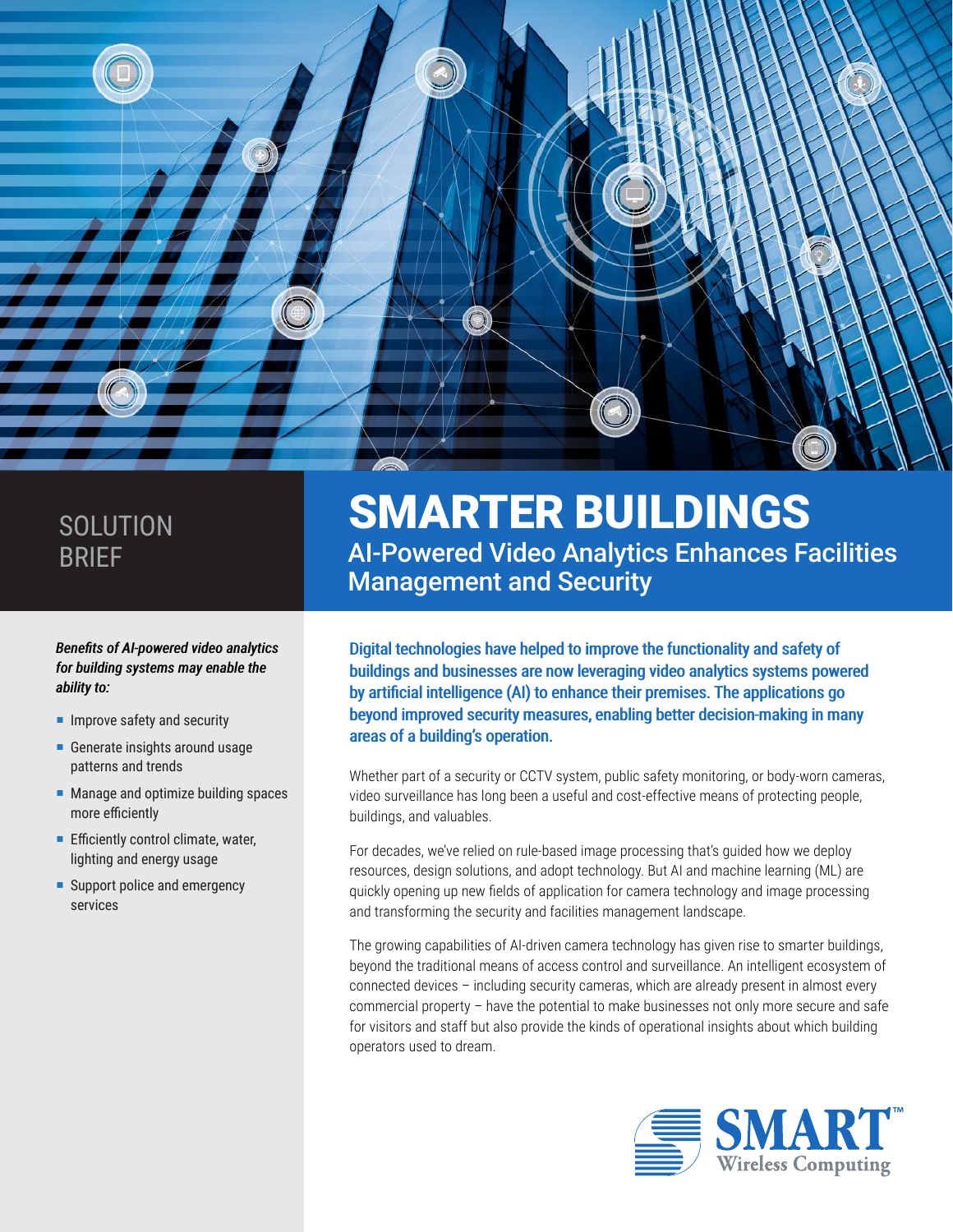## **Building Management**

By integrating AI with existing building systems and IoT devices, building owners are able to generate insights around usage patterns and trends that can improve a building's environment and operations. This has the potential to increase efficiency, and optimize space and asset utilization, providing metrics on the use, and condition of everything from the building's infrastructure, security, physical surroundings, climate, water, and energy usage, to an occupant's satisfaction.

By deploying a structure of smart sensors, data can be collected from water, power and HVAC systems instantaneously. Motion sensors pick up on physical movement, helping businesses understand how rooms and spaces are used. By detecting the presence of people or objects in real time, these high-detection sensors allow organizations to control lighting systems and identify which areas get the most use, or know which desks or meeting rooms are available at any one time. In a large organisation, being able to use space more efficiently can lead huge cost savings, not to mention increased productivity.

As workplaces evolve to deal with people leveraging hybrid working models, it is more important than ever for businesses to understand how their space is used. When employees can work from home, a

fixed office, a hot desk or a beanbag in the communal kitchen, how do employers effectively plan how much space they need and for what purposes? Video cameras and sensors can provide the data needed by employers and building operators to make those decisions.

Multi-camera systems can calculate the number of people located in a room, on a floor or within a building at a certain time, detecting if a crowd is gathering around a certain location and provide real-time data on dwell times. These metrics can then be used to better understand visitor flow and occupancy trends, giving the opportunity to improve space usage. It also offers an indication of revenue opportunity, optimizing workforce planning and opening hours and providing the possibility to inform visitors about peak times or when premises are at full capacity.

Entrance systems can also double up as a sophisticated authentication method. By integrating AI with existing systems, intelligent cameras can collect high-level face detection analytics to identify tailgating and ensure that access keys, cards and fobs are used only by the rightful owner. This combination of a camera and access control system provides better safety for, and management of, personnel and reduces the risk of trespassing and identity theft.

*These measures afford building owners and managers complete transparency and control of their buildings' systems*